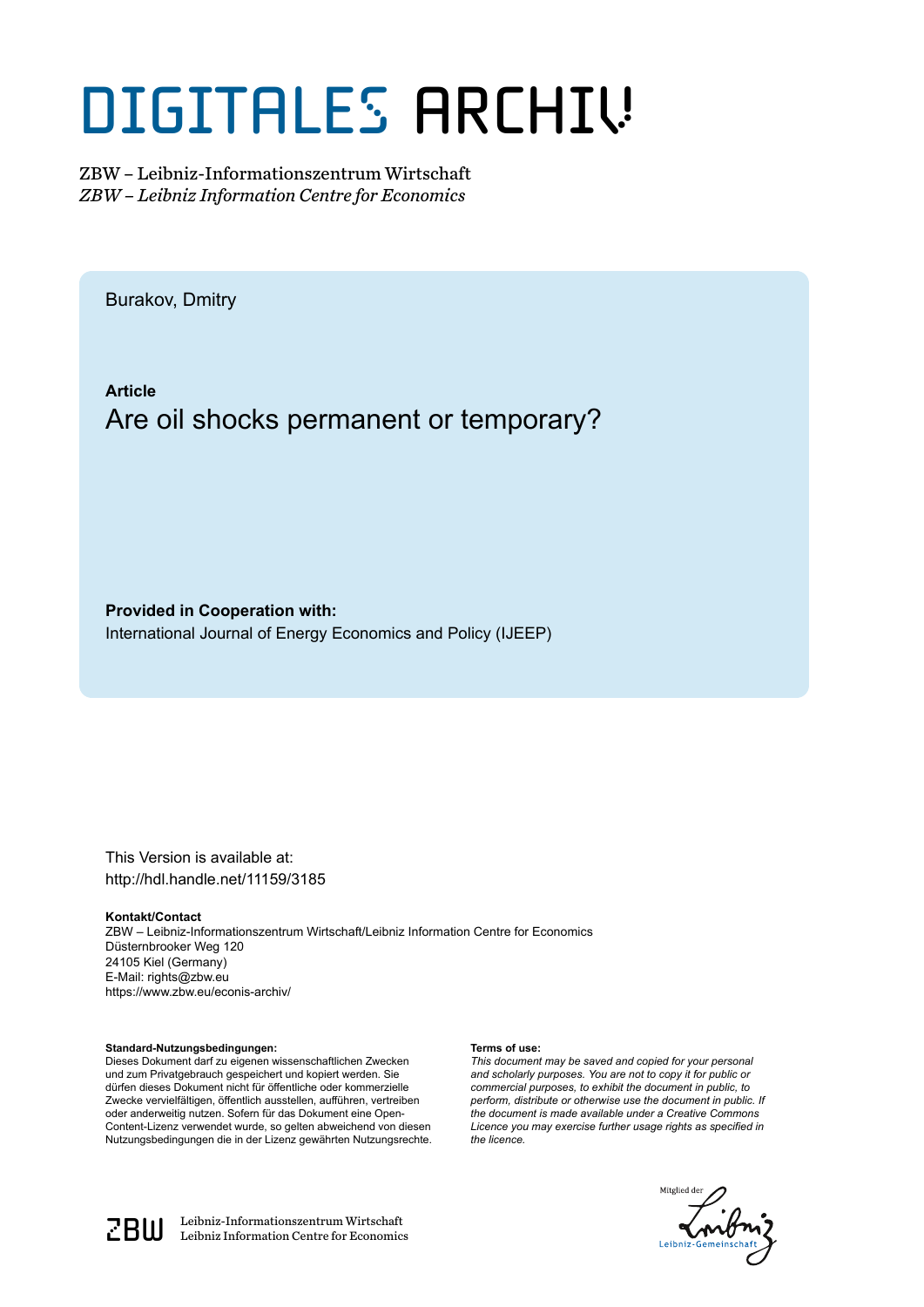

INTERNATIONAL JOURNAL OF<br>ENERGY ECONOMICS AND POLICY

 $\pmb{\varepsilon} \mathbf{J}_{\text{\tiny{EconJournals}}}$ 

**International Journal of Energy Economics and Policy**

ISSN: 2146-4553

available at http: www.econjournals.com

**International Journal of Energy Economics and Policy, 2019, 9(2), 295-298.**



# **Are Oil Shocks Permanent or Temporary? Panel Data Evidence from Crude Oil Production in 15 Countries**

# **Dmitry Burakov\***

Department of Banks, Monetary Circulation and Credit, Moscow State Institute of International Relations (MGIMO-University), Moscow, Russia. \*Email: dbur89@yandex.ru

**Received:** 16 September 2018 **Accepted:** 30 January 2019 **DOI:** https://doi.org/10.32479/ijeep.7121

#### **ABSTRACT**

In this paper we explore the unit root properties of crude oil production for 15 sampled countries employing the Lagrange multiplier (LM) panel unit root test with (and without) one structural break for the period 1990-2017. In case of applying LM univariate test without a structural break, the results are ambiguous and inconclusive with moderate support for stationarity. The results of LM panel unit root test with a structural break are significant and conclusive, stating that for a sampled panel, crude oil production is stationary.

**Keywords:** Crude Oil, Oil Shock, Unit Root, Panel Analysis, Lagrange Multiplier **JEL Classifications:** C23, E23, Q43

# **1. INTRODUCTION**

Stationary time series have a significant impact on the building of models evaluating and forecasting various economic variables. It is difficult to overestimate the importance of time series stationarity in the case of the energy market as well as the oil market. In case when the national economy is significantly dependent on the oil prices volatility, forecasting volatility and designing an adequate policy of national energy security is of high priority. Given the dependence of national budget revenues, national welfare, final consumption expenditures of various economic agents on energy consumption and dynamics of prices for various energy resources on the world markets, it is of great importance to adequately predict and simulate the effects of energy consumption shocks and oil price shocks on various macroeconomic variables.

An important property in building such models is the stationarity property of energy variables. For example, stationary energy consumption is important for macroeconomic policy in a country. If energy consumption in a country is stationary, energy demand management policies that are designed to optimize energy consumption will have only a temporary effect, since energy consumption will return to its trend after a short-term shock. Otherwise, if the data on energy consumption and dynamics of crude oil production does not contain a unit root, then the previous data on oil production and energy consumption are relevant in building forecasting models. If the production of crude oil contains a unit root, the oil shocks will have a permanent effect on the level of oil supply. Thus, the disruptions in crude oil production will have a permanent effect on economic activity in the country. However, if crude oil production series is stationary, negative or positive shocks in oil production will be temporary, transitive, and crude oil production will adjust to certain changes in the national economy and the supply of crude oil will return to its original equilibrium level within a short period of time. In this case, the disruptions in crude oil production will have only a temporary, transitive effect on economic activity in the country.

In this paper we investigate the stationarity properties of crude oil production in the 15 sampled countries for the period 1990-2017

This Journal is licensed under a Creative Commons Attribution 4.0 International License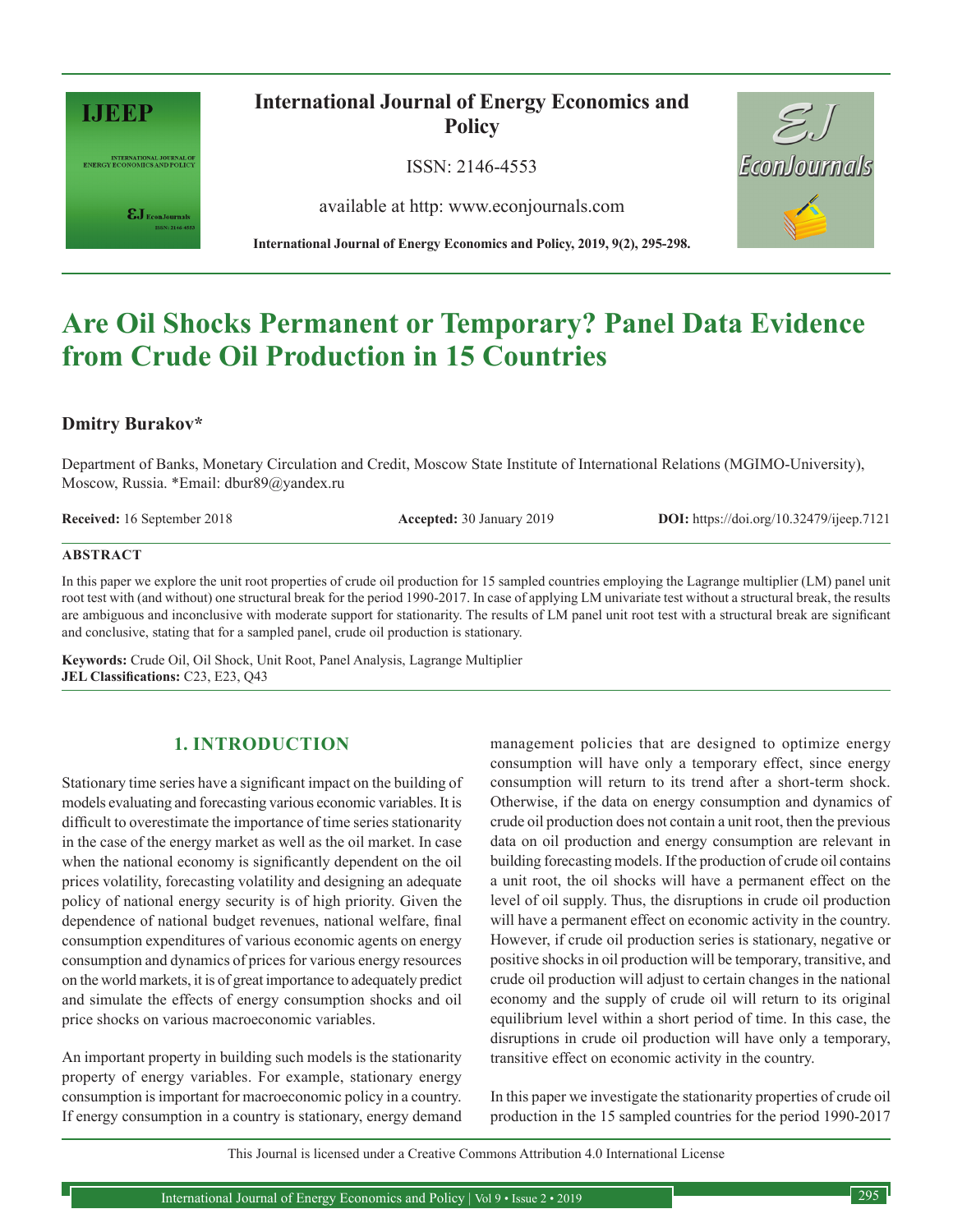to find whether shocks to crude oil supply are of permanent or temporary nature.

The remainder of the paper is organized as follows: Section 2 provides an overview of relevant literature; section 3 describes econometric modeling techniques and data used; section 4 presents an analysis of empirical results; section 5 presents the conclusion of the study.

# **2. LITERATURE REVIEW**

To test the stated hypothesis, we refer to the relevant literature on the issue. As can be seen from Table 1, previous studies focus mainly on energy consumption and oil production and obtain mixed results depending on the type of the stationarity test employed for the study. The paper by Payne (2010) presents a literature review on the causal relationship between energy consumption and economic growth on the international empirical background We, following Kum (2012) employ LM univariate and panel data unit root test to strengthen the power of stationarity tests. Contrary to previous studies we use up to date time series and include Russia in the sample.

## **3. MATERIALS AND METHODS**

The data used in the study include crude oil production for 15 countries for the period 1990-2017. The choice of the countries in the sample is dictated by data availability. Crude oil production data is obtained from International Energy Agency database and national statistical agencies, where necessary. The base period for the data is annual and converted into natural logs before analysis for stationarity. The sample includes Russian Federation, Kazakhstan, Turkey, Azerbaijan, Turkmenistan, Belarus, Ukraine, Denmark, Romania, Germany, Netherlands, France, Italy, the UK, Norway.

The standard approach to test for a unit root involves performing ADF unit root tests (Dawson and Strazicich, 2010). However, Augmented Dickey-Fuller (1979) type models do not allow to analyze the impact of structural changes in the economy. Perron (1989) proved that failure to allow for an existing break leads to a bias that decreases the ability to reject a false unit root null hypothesis. Perron proposed allowing for one known, or exogenous structural break in the ADF unit root test to fix this problem. Following Perron (1989), many authors including, Zivot and Andrews (1992) and Perron (1997) suggested determining the break point endogenously from the data. Lumsdaine and Papel (1997) modified the ZA model to accommodate two structural breaks. On the other hand, all these endogenous tests were criticized for their treatment of breaks under the null hypothesis.

Given the breaks are absent under the null hypothesis of unit root there may be a tendency for these tests to suggest evidence of stationarity with breaks. Lee and Strazicich (2003) propose a two break minimum Lagrange multiplier (LM) unit root test in which

#### **Table 1: Literature review**

| <b>Author(s)</b>                    | <b>Countries</b>                          | <b>Test type</b>                                                                            | <b>Period</b> | <b>Results</b>                                                                          |
|-------------------------------------|-------------------------------------------|---------------------------------------------------------------------------------------------|---------------|-----------------------------------------------------------------------------------------|
| Narayan and Smyth (2005)            | Australia                                 | <b>Zivot Andrews</b>                                                                        | 1966-1999     | Non-stationarity                                                                        |
| Lee $(2005)$                        | 18 developing<br>countries                | Several Panel Unit Root Tests                                                               | 1975-2001     | Non-stationarity                                                                        |
| Al-Iriani (2006)                    | Six Gulf Cooperation<br>Council countries | Several Panel Unit Root Tests                                                               | 1971-2002     | Non-stationarity                                                                        |
| Soytas and Sari (2006)              | Turkey                                    | ADF, Df-GLS, PP, KPSS, NP                                                                   | 1968-2002     | Conflicting results between<br>the tests due to different lag<br>selection              |
| Zachariadis and Pashourtidou (2007) | Cyprus                                    | Perron (1989)                                                                               | 1960-2004     | Non-stationarity                                                                        |
| Narayan and Smyth (2007)            | 182 countries                             | Univariate and panel unit root<br>tests                                                     | 1979-2000     | Stationary                                                                              |
| Chen and Lee (2007)                 | 104 countries                             | Carrion-i-Silvestre et al. (2005)<br>test                                                   | 1971-2002     | Stationary                                                                              |
| Narayan et al. (2008)               | 60 countries                              | Im et. al (2005) panel unit root<br>test with one structural break                          | 1971-2003     | Stationary                                                                              |
| Hsu et al. (2008)                   | 84 countries                              | Panel SURADF unit root test                                                                 | 1971-2003     | Non-stationarity                                                                        |
| Mishra et al. $(2009)$              | 13 Pacific Island<br>countries            | Carrion-i-Silvestre et al. (2005)<br>test                                                   | 1980-2005     | Stationary                                                                              |
| Narayan et al. (2010)               | Australia and its six<br>states           | Lee and Strazicich (2003)<br>two-break unit root test                                       | 1973-2007     | Stationary                                                                              |
| Apergis et al. (2010a)              | 50 US states                              | Panel unit root and stationarity<br>tests with endogenously<br>determined structural breaks | 1980-2007     | Stationary                                                                              |
| Apergis et al. (2010b)              | 50 US states                              | Panel unit root and stationarity<br>tests with endogenously<br>determined structural breaks | 1980-2007     | Stationary                                                                              |
| Kum (2012)                          | 15 East Asia & Pacific<br>Countries       | LM panel unit root test with one<br>structural break                                        | 1971-2007     | Stationary                                                                              |
| Ozcan $(2013)$                      | 17 Middle East<br>Countries               | Univariate and panel LM unit root<br>tests                                                  | 1980-2009     | Non-stationary for<br>univariate unit root test.<br>stationary for LM unit root<br>test |

LM: Lagrange multiplier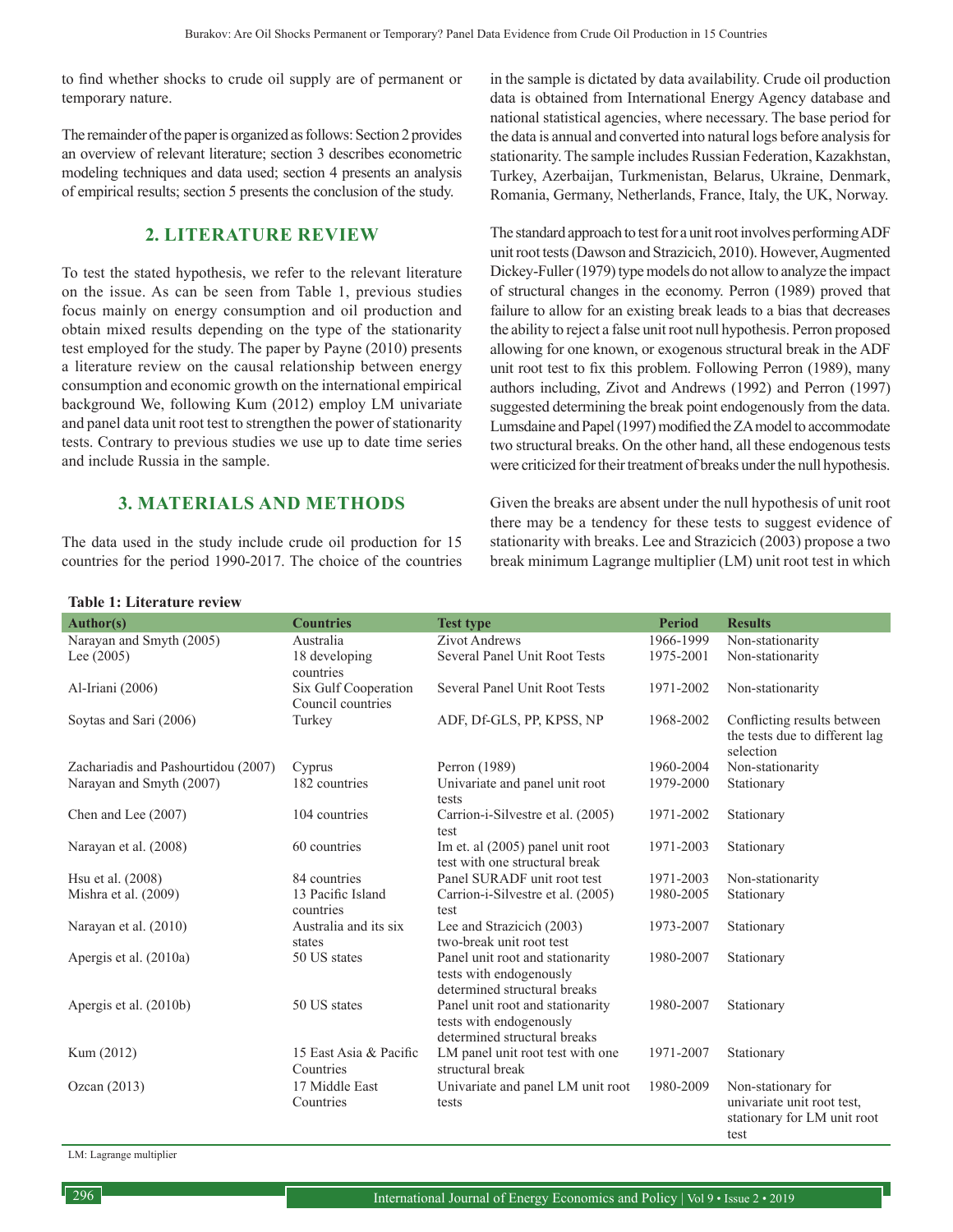| Table 2: LM unit root test results |
|------------------------------------|
|------------------------------------|

| <b>Country level</b>      | LM statistic without break | LM statistic with one break |
|---------------------------|----------------------------|-----------------------------|
| <b>Russian Federation</b> | $-5.964***(1)$             | $-7.132***$ (0) [1998]      |
| Kazakhstan                | $-4.851***(2)$             | $-6.852***(0)$ [1998]       |
| Turkey                    | $-6.894***(1)$             | $-6.671***$ (0) [1999]      |
| Azerbaijan                | $-4.583***(0)$             | $-7.962***(1)$ [1999]       |
| Turkmenistan              | $-1.229(3)$                | $-6.131***$ (0) [1998]      |
| <b>Belarus</b>            | $-1.074(5)$                | $-6.583***(0)$ [1998]       |
| Ukraine                   | $-2.109(2)$                | $-7.809***(1)$ [2009]       |
| Denmark                   | $-5.843***(1)$             | $-5.532***(0)$ [2008]       |
| Romania                   | $-0.375(3)$                | $-6.763***$ (1) [2009]      |
| Germany                   | $-6.283***(1)$             | $-5.953***$ (0) [2008]      |
| Netherlands               | $-3.215**$ (4)             | $-7.053***$ (0) [2009]      |
| France                    | $-6.156***(2)$             | $-6.152***(1)$ [2009]       |
| Italy                     | $-3.907***$ (4)            | $-7.071***$ (0) [2009]      |
| UK                        | $-3.195**$ (3)             | $-6.793***(0)$ [2009]       |
| Norway                    | $-5.739***(2)$             | $-6.352***(1)$ [2009]       |
| Panel                     | $-12.486***$               | $-35.157***$                |

Numbers in the parentheses are the optimal number of lagged first-differenced terms included in the unit root test to correct for serial correlation. The 1% (\*), 5% (\*\*) and 10% (\*\*\*) critical values for the LM test without a break are −3.63, −3.06, and −2.77, respectively. The corresponding critical values for the panel LM test are −2.326, −1.645 and −1.282 respectively. The 1%, 5% and 10% critical values for the minimum LM test with one break are −4.239, −3.566 and −3.211, respectively. LM: Lagrange multiplier

the alternative hypothesis unambiguously implies the series is trend stationary (Glynn and Perera, 2007). In contrast to the ADF test, the LM unit root test has the advantage that it is unaffected by breaks under the null. (Amsler and Lee, 1995). The LM unit root test can be explained using the following data generating process.  $e_t$  is crude oil production and  $Z_t$  includes exogenous variables,  $\varepsilon_t$ being an error term. The LM unit root test allows for structural breaks in the spirit of Perron (1989). The break minimum LM unit root can be described as follows. According to the LM, a unit root test statistic can be obtained from the following regression:

$$
e_t = \delta Z_t + X_{t} X_t = \beta X_{t-1} + \varepsilon_t \tag{1}
$$

For equation (1),  $\Delta$  is the first difference operator;  $\overline{S_t} = e_t - \hat{\Psi}_x - Z_t \overline{\delta}_t$ t = 2,..., T;  $\delta_t$  are coefficients in the regression of Δe<sub>t</sub> on ΔZ<sub>i</sub>;  $\hat{\Psi}_x$ is given by  $e_t Z_t \delta$ . If crude oil price production has a unit root for country i then  $\varphi t = 0$ , which is the null hypothesis tested using the t-test against the alternative hypothesis that  $\varphi t < 0$ . The panel LM test statistic is obtained by averaging the optimal univariate LM unit root t-test statistic estimated for each country. This is denoted as *LM<sup>τ</sup>* 

$$
LM_{barNT} = \frac{1}{N} \sum_{i=1}^{N} LM_i^{\tau}
$$
 (2)

Im et al. (2005) constructed a standardized panel LM unit root test statistic by letting  $E(L_p)$  and  $V(L_p)$  denote the expected value and variance of  $LM_i^t$  respectively under the null hypothesis. Im et al. (2005) then compute the following expression:

$$
\Psi_{LM} = \frac{\sqrt{N}(LM_{baryT} - E(L_T))}{\sqrt{V(L_t)}}\tag{3}
$$

The numerical values for  $E(L_p)$  and  $V(L_p)$  are in Im et al. (2005). The asymptotic distribution is unaffected by the presence of structural breaks and is standard normal.

#### **4. RESULTS AND DISCUSSION**

Results of testing the hypothesis of the study are presented in Table 2. Results include the statistic for both LM unit root with and without breaks.

The results of the unit root tests as shown in Table 2 give support to the stationarity of series for Russian Federation, Kazakhstan, Turkey, Azerbaijan, Denmark, Germany, Netherlands, France, Italy, the UK and Norway. In other words, shocks to crude oil production have transitory effect for these countries. Yet, in cases of Turkmenistan, Belarus, Ukraine and Romania we can't detect stationarity of oil production and reject the unit root null hypothesis. Table 2 also shows that using LM unit root test with one structural break is significant countries of the sample. This result supports that the shocks to crude oil production have transitory effect for the sampled countries.

#### **5. CONCLUSION**

Stationary time series have a significant impact on the building of models evaluating and forecasting various economic variables. If the production of crude oil contains a unit root, the oil shocks will have a permanent effect on the level of oil supply. Thus, the disruptions in crude oil production will have a permanent effect on economic activity in the country. However, if crude oil production series is stationary, negative or positive shocks in oil production will be temporary, transitive, and crude oil production will adjust to certain changes in the national economy and the supply of crude oil will return to its original equilibrium level within a short period of time. In this case, the disruptions in crude oil production will have only a temporary, transitive effect on economic activity in the country. In this paper we investigate the stationarity properties of crude oil production in the 15 sampled countries for the period 1990-2017 to find whether shocks to crude oil supply are of permanent or temporary nature. The sample includes Russian Federation, Kazakhstan, Turkey, Azerbaijan, Turkmenistan, Belarus, Ukraine, Denmark, Romania, Germany, Netherlands, France, Italy, the UK, Norway.